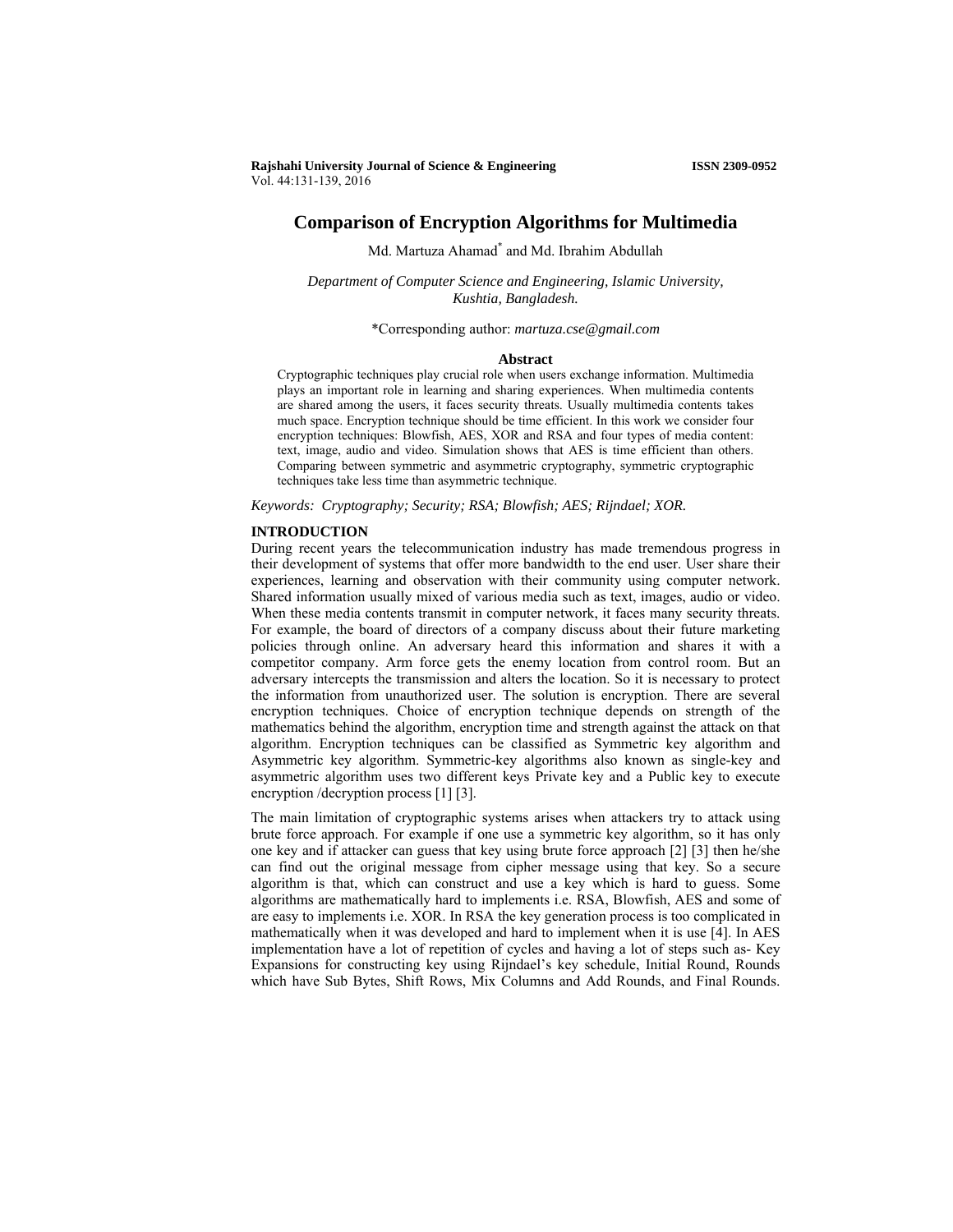For each steps most common operation is XOR but the combination of all steps are not too easy to implement [5] [6]. In Blowfish algorithm also have a lot of steps such as-Key-Expansion and Data Encryption. Both of steps have some sub steps [6] [7].

Usually multimedia contents take much space [19] [20]. When these large files are encrypted it takes much time. Our objective is to find the suitable encryption technique that is less time complex. In this work we consider four most used encryption algorithms: Blowfish, AES, XOR and RSA. First three algorithms are symmetric and RSA is asymmetric. For encryption and decryption we use four types of multimedia contents: text, image, audio and video.

The rest of the paper organized as follows: section II describe about the used encryption techniques. In section III we discuss the related work. In section IV, we describe the simulation in detail and finally conclude in section V.

## **CRYPTOGRAPHIC ALGORITHMS**

This section provides information about the cryptographic algorithms used in this work. There are two general categories of cryptographic keys: symmetric key and asymmetric key systems. The symmetric key systems use a single key. The single key is used both to encrypt and decrypt the information. Both sides of the transmission need to keep the key in secret from. The security of the transmission will depend on how well the key is protected. The biggest difficulty with this approach, of course, is the distribution of the key. Secret key cryptography schemes are generally categorized as being either stream ciphers or block ciphers. Most popular symmetric key algorithms are DES, Triple DES, AES, IDEA, TEA, Blowfish etc. [1] [2].

Asymmetric or public key cryptosystem uses two different keys to encrypt and decrypt. Both keys are mathematically related. If A encrypts a message with his private key then B, the recipient of the message can decrypt it with A's public key. Similarly anyone who knows A's public key can send him a message by encrypting it with his public key. A will then decrypt it with his private key. Public key cryptography was developed in 1977 by Rivest, Shamir and Adleman (RSA) in the US. This kind of cryptography is more efficient than the symmetric key cryptography because each user has only one distinct key to encrypt and decrypt all the messages that he or she sends or receives [2]. Some of examples for asymmetric key cryptosystem are RSA, ELGAMAL, and ECC etc. Security of asymmetric algorithms depend on key length, key generation techniques. Asymmetric key encryption is slow compared to symmetric encryption [2] [3].

Each algorithm has own advantages and limitations. Since multimedia contents take much storage than others. We consider four algorithms AES, Blowfish, XOR and RSA [8] suitable for large file.

**AES:** AES stands for Advanced Encryption Standard also known as "Rijndael". It is symmetric block cipher algorithm. In 2001 two Belgian cryptographers "Joan Daemen" and "Vincent Rijmen" first develop this algorithm at National Institute of Standards and Technology (NIST). It supports 128 bits fixed length block size and variable length key size of 128, 192 and 256 bits [9] [20].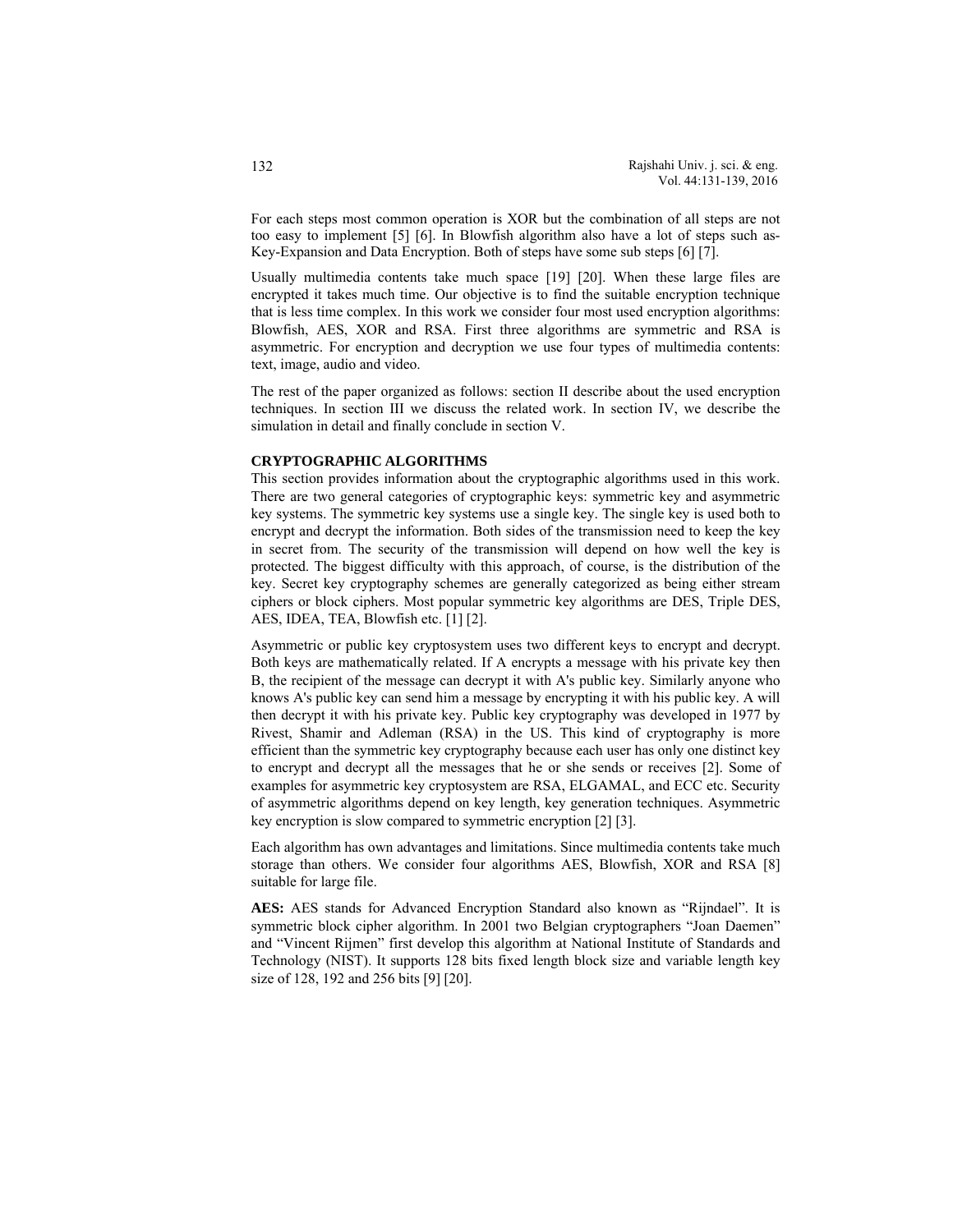Comparison of Encryption Algorithms for Multimedia 133

AES is based on a design principle known as substitution-permutation network. And AES operates on a 4x4 column-major order matrix of byte. The key size used for an AES cipher specifies the number of repetitions of transformation rounds. For 128-bit keys needed 10 cycles of repetitions, for 192-bit keys needed 12 cycles of repetitions and for 256-bit keys needed 14 cycles of repetitions. Each round has some specific operations like, SubBytes, ShiftRows, MixColumns and AddRoundKey [1].

AES use four types of transformations: substitution, permutation, mixing and key-adding. In substitution, mathematical calculation is use for transforming each byte individually and only one table is use for this; it has two different processes. First is SubBytes, this transformation is use in encryption site and transformation operation involves 16 independent byte to byte transformations and another is InvSubBytes, which is use in decryption site, operation is opposite of SubBytes. In permutation, permutes the bytes; operations are:- ShiftRows- In here rows are shifted such as Row 0: no shift, Row 1: 1 byte shift, Row 2: 2-bytes shifts and so on; is used in encryption site. The opposite of ShiftRow is InvShiftRow, which is used in decryption site. Mixing: In here, changes the bytes and create four byte at a time taking four byte input; MixColumns and InvMixColumns are two different operations of Mixing, both are use in column level mixing, first one is use in encryption site and another one is use in decryption site. The last transformation is key-adding; probably it is the most important one. In here, operation AddRoundKey adds a round key word with each state column matrix. [1] [2].

Another important operation of AES is Key-Expansion. We know AES use three different key size 128-bits, 192-bits and 256-bits. AES use different method to construct different size of key [1].

**Blowfish:** Blowfish is one of most used encryption algorithm. In 1993 "Bruce Schneier" designed this algorithm. It is symmetric block cipher algorithm takes variable length key from 32 bits to 448 bits. It can encrypt block data of 64-bits at a time. It was the nice alternatives of DES or IDEA [3] [12].

Blowfish use a large number of subkeys, and these keys must be constructed before encryption and decryption. It uses 18 32-bit P-arrays:

 $P_1, P_2, \ldots \ldots \ldots \ldots \ldots$ ,  $P_{18}$ 

And four 32-bits S-boxes have 256 entries each:

 $S_{1,0}, S_{1,1}, \ldots, S_{1,255}$  $S_{2,0}, S_{2,1}, \ldots, S_{2,255}$  $S_{3,0}, S_{3,1}, \ldots, S_{3,255}$ 

 $S_{4,0}, S_{4,1}, \ldots, S_{4,255}$ 

Blowfish is a Feistel network consisting of 16 round. It can take 64-bit data as input at a time. It uses a Feistel function F is as follows: Divide  $x_L$  into four eight-bit quarters: [3]

a,b,c, and d F(x<sub>L</sub>) = XOR ((S<sub>1,a</sub> + S<sub>2,b</sub> mod 2<sup>32</sup>), S<sub>3,c</sub>) + S<sub>4,d</sub> mod 2<sup>32</sup>

Subkeys are calculated as: firstly initialize the P-arrays then four S-boxes using hexadecimal digits of P. XOR  $P_1$  with first 32-bits of key then XOR  $P_2$  with second 32bits of key, this process continue up to  $P_{18}$ . Encrypt all-zero string using previous two steps and replace  $P_1$  and  $P_2$  with the output of this step. Encrypt output of the previous step; replace  $P_3$  and  $P_4$  with the output of this step. Continue this process for replacing all the contents of P-arrays and then all four S-boxes in order, with the output of the continuous output of Blowfish algorithm [3].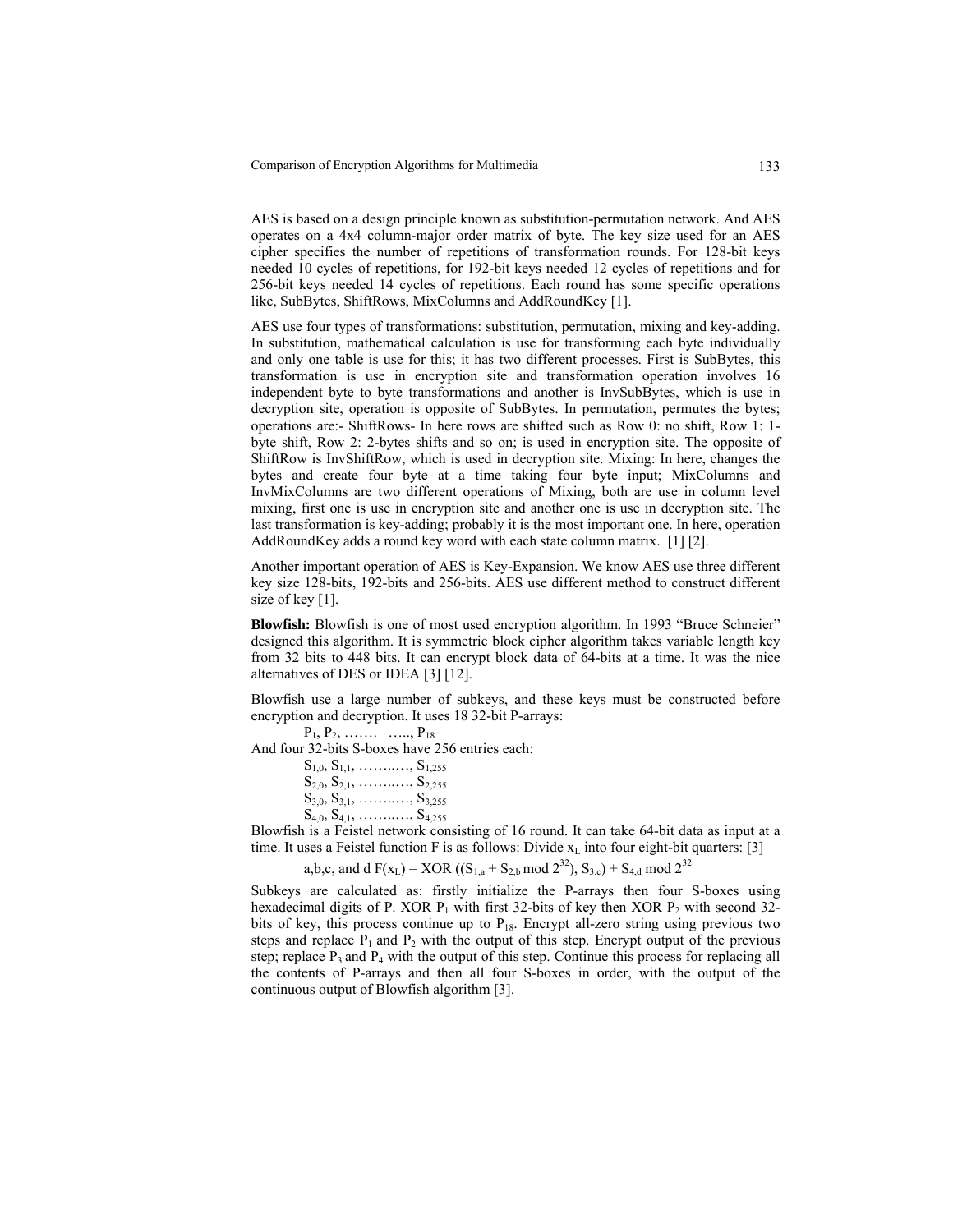**XOR:** XOR is simply bitwise exclusive OR operation. Where a key stream XORed with a plain text stream. It is symmetric variable key length stream cipher algorithm. In XOR operation, if the two bits are same then output will be true otherwise output will be false. It is also known as modulus 2 addition. Same operations are held on encryption and decryption [10]. Operations of XOR: [1] [10]

Encryption:  $c = XOR$  (m, key); Decryption:  $m = XOR$  (c, key);

(where m is plain text and c is cipher text and XOR  $(A, 0) = A$ ; XOR  $(A, A) = 0$ )

**RSA:** RSA is one of the widely used, secure and applicable algorithm. In 1977 three mathematician "Ron Rivest", "Adi Shamir" and "Leonard Adleman" publicly describe the algorithm. It is first practical asymmetric public key algorithm where two key, encryption key and decryption key are exists, the encryption key is public and decryption key is secret which is differ from first one [2] [3] [23].

#### *Operations of RSA:*

Choose two prime number p and q. p and q should be large, chosen randomly and need to keep secret for better security.

 $n = pq$ 

Now randomly choose the encryption key, e, such that e and  $(p-1)(q-1)$  are relatively prime. Finally use the extended Euclidian algorithm to compute the decryption key, d, that

 $ed ≡ 1 mod (p-1)(q-1)$ In other words,  $d = e^{-1} \mod ((p-1)(q-1))$ 

Here, d and n are relatively prime. The number e and  $n(e, n)$  is use as public key and d  $(d,$ n) is the private key.

Encryption formula is:

 $c_i = m_i^e \mod n$ 

And decryption formula is:

 $m_i = c_i^d \mod n$ <br>  $d = (m_i^e)^d = m_i^{ed} = m_i^{k(p-1)(q-1)+1} = m_i m_i^{k(p-1)(q-1)} = m_i * 1 = m_i$ ; all (mod n) Since The formula recovers the message. Where m is the plain text and c is the cipher text.

#### **PREVIOUS WORKS**

In early most of research work carried on comparison between symmetric algorithms or asymmetric algorithms or both [10-17]. In [10], DES, 3DES, AES and Blowfish algorithms are compared on the basis of rounds block size, key size and encryption/decryption time and it has shown that, Blowfish is better than other algorithm. In [11], image files are encrypted using different key length and compare them. In [13], five algorithms: Twofish, Blowfish, IB\_mRSA, RSA and RC are compared with the parameter of rounds block size, key size and encryption/decryption time and shown that IB mRSA is the better than other algorithm. In [14] "Comparative Implementation of Cryptographic Algorithms on ARM Platform", the authors consider two algorithms AES and Blowfish and compare basis of ARM implementation and shown that Blowfish is better than AES. In the work [18] to [21], different encryption techniques are implemented for video files. Image files are encrypted and decrypted in [21-22]. In [24], authors use a novel method chaos to encrypt audio (sound) files on mobile phone.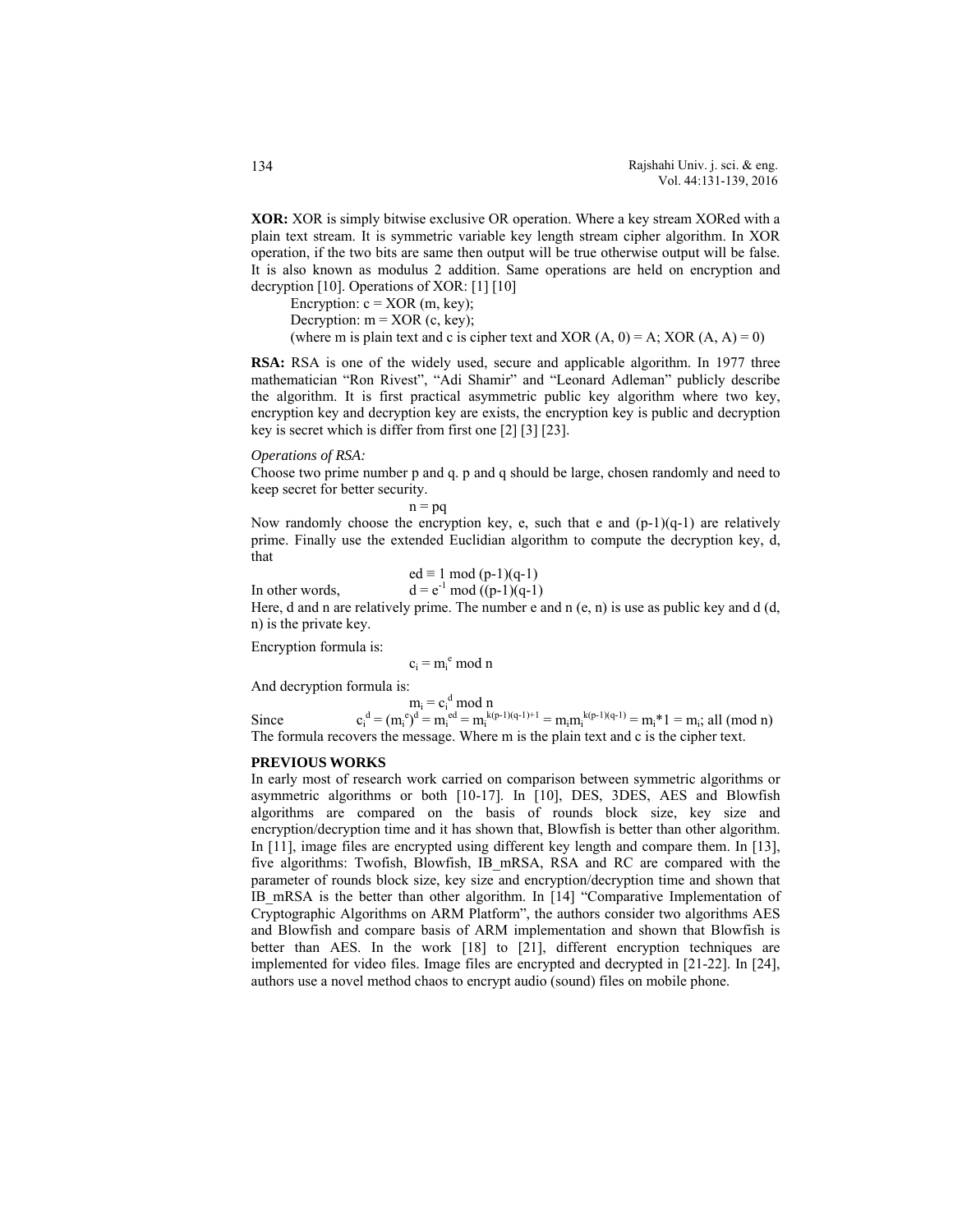Comparison of Encryption Algorithms for Multimedia 135

#### **EXPERIMENTAL ANALYSIS**

In our work, we develop a simulator using java programming language where all of implementations of the algorithms for text, image, audio and video files are takes place. Using that simulator we measure the execution (process) time of the program for various input size, then analyze the performance of the algorithms. Our PC setup was: HP  $4<sup>th</sup>$ Gen. Probook 450, Intel ® Core<sup>™</sup> i5-4200M CPU @ 2.50 GHz, 4 GB RAM with Ubuntu 16.04 LTS (Xenial Xerus) 64-bit Operating System. For our experiment we use four types of multimedia contents text, image, audio and video. In simulation, 20 samples of text data are considered. File size of text data varies from 1KB to 1MB. We take 14 BMP images vary from 10 KB to 2.2 MB. There are 10 samples of mp3 audio files from 100KB to 4.8MB and 10 video samples of 100 KB to 7 MB. In our simulation we use 128-bits key size for all of algorithms.

| Time (ms)       | KВ  | 10<br><b>KB</b> | 100<br>KB | 200<br>KB | 400<br>KВ | 600<br>KB | 700<br>KВ | 800<br>KВ | 900<br>KВ | 1024<br>KB |
|-----------------|-----|-----------------|-----------|-----------|-----------|-----------|-----------|-----------|-----------|------------|
| <b>Blowfish</b> |     |                 |           |           |           |           |           |           | 17        | 41         |
| AES             |     |                 |           |           |           |           |           |           |           |            |
| <b>XOR</b>      |     |                 |           |           | h         | 143       | 229       | 356       | 358       | 489        |
| <b>RSA</b>      | 181 | 743             | 17177     | 36814     | 73216     | 106800    | 26017     | 143206    | 162905    | 181248     |

Table 1: Encryption times for different text files

| Time<br>(ms)    | <b>KB</b> | 10<br>KB | 100<br><b>KB</b> | 200<br>KВ | 400<br><b>KB</b> | 600<br>KB | 700<br><b>KB</b> | 800<br><b>KB</b> | 900<br>KB | 1024<br>KВ |
|-----------------|-----------|----------|------------------|-----------|------------------|-----------|------------------|------------------|-----------|------------|
| <b>Blowfish</b> |           |          |                  |           | o                | 14        | 14               | 16               | 19        | 22         |
| <b>AES</b>      | $\theta$  |          |                  |           |                  |           | ⌒                | ∼                |           |            |
| <b>XOR</b>      |           |          |                  |           |                  |           | 14               | 14               | 19        | 24         |

**RSA** | 668 | 6573 | 65841 | 135291 | 267200 | 396102 | 469120 | 534410 | 601221 | 681984

Table 2: Decryption times for different text files





Fig. 1: File size vs encryption time for text Fig. 2: File size vs decryption time for



Table -1 and table -2 show the encryption and decryption time for different size of text files. Fig.-1 and fig.-2 illustrate the corresponding curves for the encryption and decryption time. In encryption graph (fig.-1), we saw that RSA curve consume time then other encryption techniques. XOR curve is as similar as others for small amount of load but when load is high then it take much time to encrypt data. AES and XOR curves show linearity when data load increases. In decryption graph (fig.-2), it is found that, like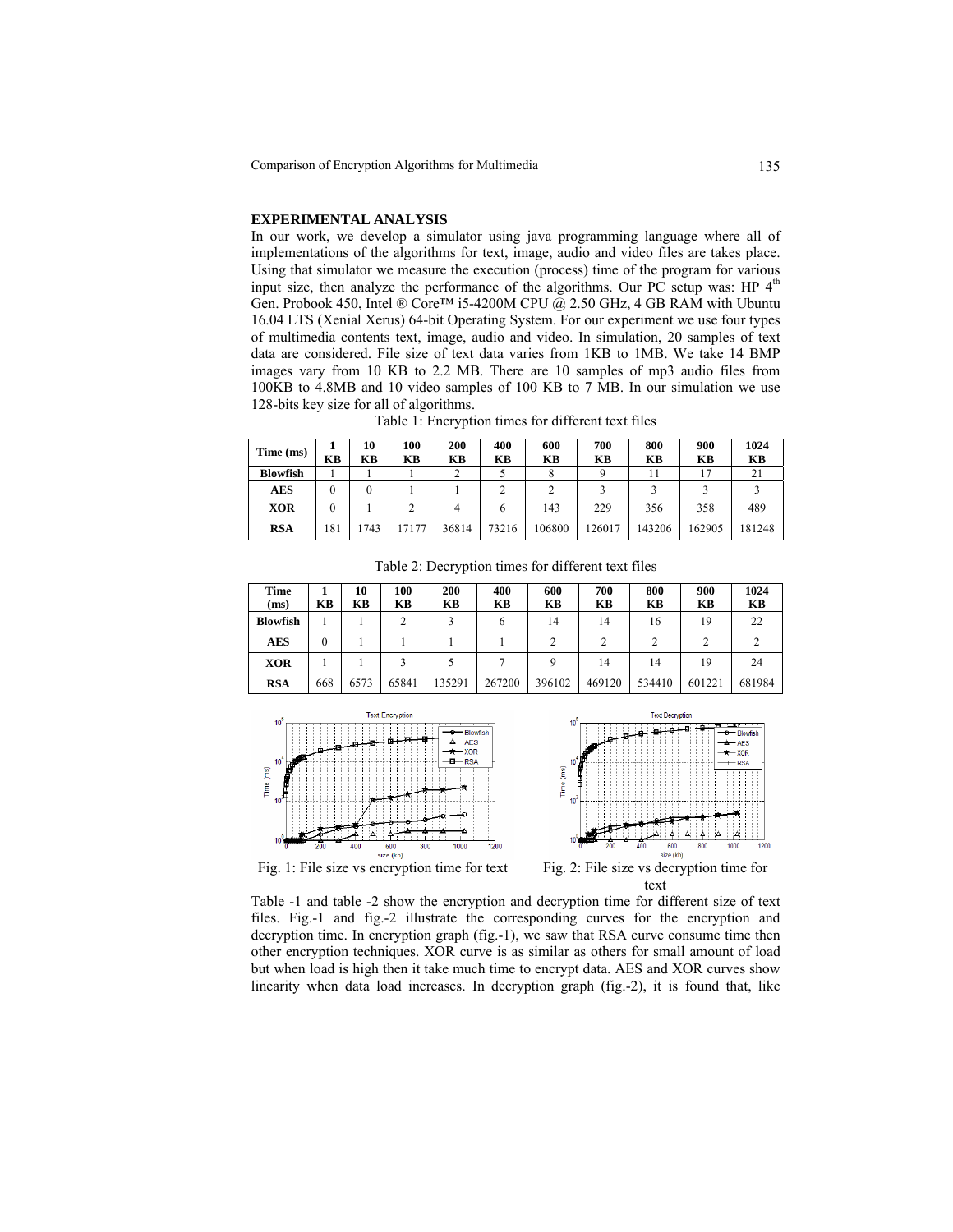encryption RSA takes highest time to decrypt data. Blowfish and XOR algorithms take same amount of time to decrypt text data. AES algorithm takes less time than others. Symmetric algorithm AES shows best performance than other algorithms.

| Time (ms)       | 10<br>KB | 100<br>KΒ | 200<br>KВ | 400<br>KB | 800<br>KΒ | 1000<br>KВ | 1200<br>KВ | 1400<br>KВ | 1600<br>KВ | 1800<br>KВ | 2200<br>KB |
|-----------------|----------|-----------|-----------|-----------|-----------|------------|------------|------------|------------|------------|------------|
| <b>Blowfish</b> |          |           |           |           |           | 15         | 16         | 19         | 22         | 24         | 33         |
| AES             |          |           |           |           |           |            |            |            |            |            |            |
| <b>XOR</b>      |          | ∽         | 29        | 58        | 122       | 52ء        | 188        | 210        | 242        | 274        | 360        |
| <b>RSA</b>      |          | 82        | 204       | 591       | 1910      | 2806       | 3907       | 5270       | 6946       | 8880       | 14345      |

Table 3: Encryption times for different image files

|                 |          |           |           | - -       |           |            |            | -          |            |            |            |
|-----------------|----------|-----------|-----------|-----------|-----------|------------|------------|------------|------------|------------|------------|
| Time<br>(ms)    | 10<br>KB | 100<br>KВ | 200<br>KВ | 400<br>KB | 800<br>KB | 1000<br>KВ | 1200<br>KВ | 1400<br>KB | 1600<br>KВ | 1800<br>KВ | 2200<br>KВ |
| <b>Blowfish</b> |          |           |           | 6         | 12        | 15         | 18         | 22         | 25         | 28         | 35         |
| AES             |          |           |           |           |           |            |            |            |            |            |            |
| <b>XOR</b>      | ◠        | ⇁         | 29        | 58        | 22        | 152        | 188        | 210        | 242        | 274        | 360        |
| <b>RSA</b>      |          | 218       | 2443      | 5174      | 10542     | 14127      | 6922       | 20008      | 24023      | 27234      | 36560      |

Table 4: Decryption times for different image files





image

 Fig. 4: File size vs decryption time for image

Table-3 and table-4 show the encryption and decryption time for different size of image files. Fig.-3 and fig.-4 represent the corresponding curves. From fig.-3 and fig.-4 it is found that the asymmetric algorithm RSA takes highest time to encrypt and decrypt images. XOR technique takes less time than RSA. Blowfish takes intermediary time between XOR and AES. Encryption and decryption time almost linearly increases with image file size increases. Among these algorithms, AES takes less time to encrypt and decrypt image files. In all cases decryption processes takes more time than encryption.

Table 5: Encryption times for different audio files

| Time<br>(ms)    | 100<br>KB | 200<br>KB | 400<br>KВ | 800<br>KВ | 1600<br>KВ | 2000<br>KВ | 2400<br>KВ | 3200<br>KВ | 4000<br>KВ | 4800<br>KB |
|-----------------|-----------|-----------|-----------|-----------|------------|------------|------------|------------|------------|------------|
| <b>Blowfish</b> | 3         |           | 16        | 26        | 34         | 64         | 72         | 84         | 88         | 90         |
| AES             |           |           |           |           |            |            |            | 12         | 15         | 16         |
| <b>XOR</b>      |           |           |           |           |            |            | 12         | 15         | 16         | 18         |
| <b>RSA</b>      | 84        | 95        | 498       | 1629      | 6707       | 1070       | 16787      | 31972      | 52236      | 88469      |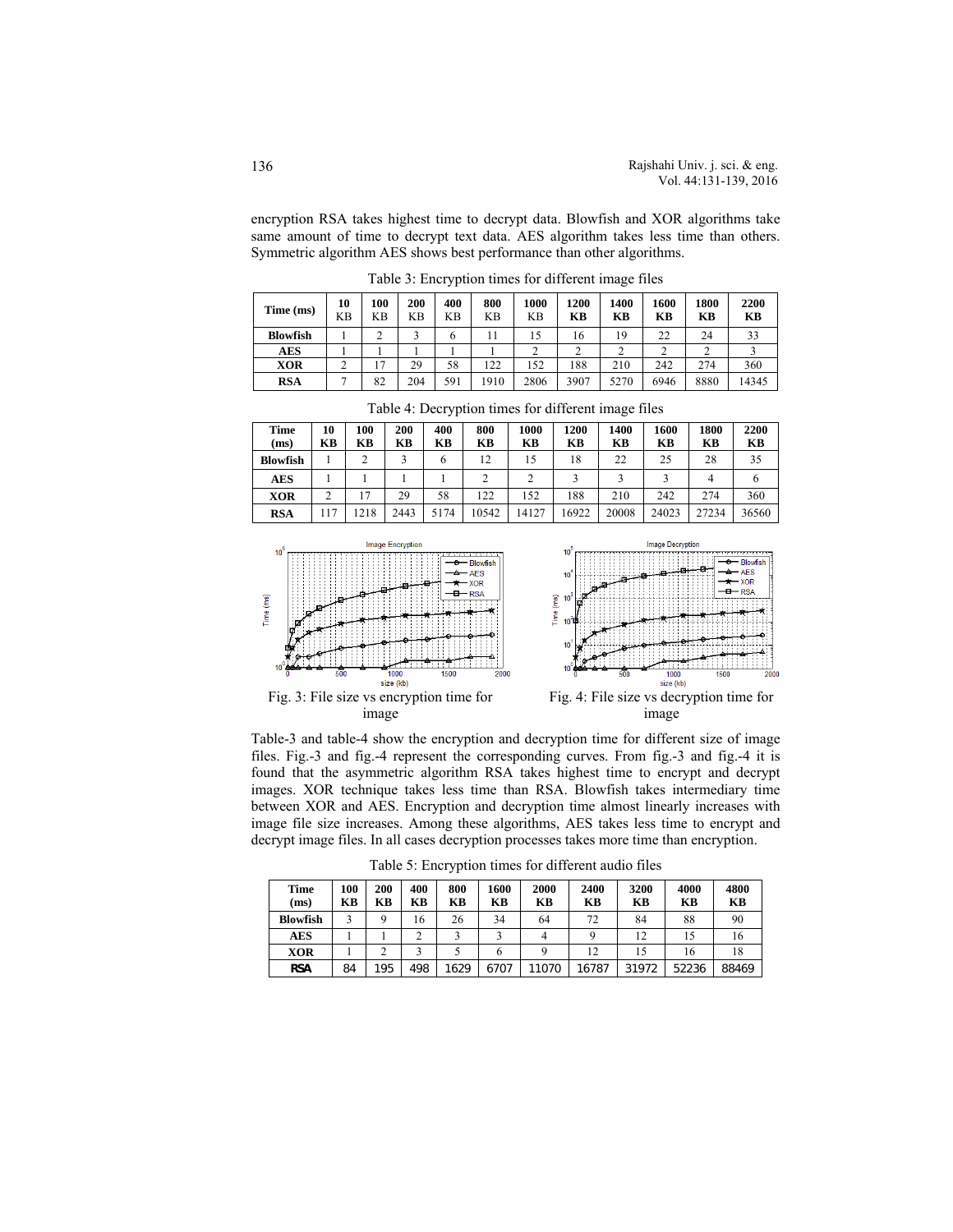| Time<br>(ms)    | 100<br>KВ | 200<br>KВ | 400<br>KВ | 800<br>KВ | 1600<br>KB | 2000<br>KВ | 2400<br>KВ | 3200<br>KВ | 4000<br>KВ | 4800<br>KB |
|-----------------|-----------|-----------|-----------|-----------|------------|------------|------------|------------|------------|------------|
| <b>Blowfish</b> | ↑<br>∸    |           | 8         | 16        | 26         | 33         | 38         | 51         | 66         | 81         |
| AES             |           |           |           | 4         |            |            |            | 10         |            |            |
| XOR             |           |           |           |           | n          |            | 12         |            | 16         | 18         |
| RSA             | 165       | 2294      | 4255      | 8968      | 20471      | 27712      | 35512      | 55397      | 80718      | 106491     |

Table 6: Decryption times for different audio files



Table -5 and table -6 show the encryption and decryption time for different size of audio files. Fig.-5 and fig.-6 illustrate the corresponding curves for the encryption and decryption time. From fig.-5 it is observe that RSA takes considerably much time to encrypt audio data than other algorithms. Blowfish encryption time is slightly high than XOR and AES. XOR and AES encryption time are almost same. Decryption times (fig.- 6) are very close for symmetric algorithms Blowfish, XOR and AES. Asymmetric algorithm RSA has highest decryption time. In our study it is found that AES algorithm take less time than others.

| Time (ms)       | 100<br>KB | 300<br>KB | 500<br>KB | 1000<br>KВ | 2000<br>KB | 3000<br>KВ | 4000<br>KВ | 5000<br>KB | 6000<br>KВ | 7000<br>KB |
|-----------------|-----------|-----------|-----------|------------|------------|------------|------------|------------|------------|------------|
| <b>Blowfish</b> |           |           | Q         | 18         | 39         | 56         | 78         | 94         | 108        | 144        |
| AES             |           | າ         |           |            |            |            |            |            | 14         | 19         |
| XOR             |           | 2         |           | 4          |            | 13         | 14         | 20         | 22         | 26         |
| RSA             | 83        | 335       | 789       | 2527       | 1653       | 39703      | 54328      | 88396      | 29695      | 187856     |

Table 7: Encryption times for different video files

Table 8: Decryption times for different video files

| Time<br>(ms)    | 100<br><b>KB</b> | 300<br>KB | 500<br>KВ | 1000<br>KВ | 2000<br><b>KB</b> | 3000<br>KB | 4000<br>KВ | 5000<br>KB | 6000<br>KВ | 7000<br>KВ |
|-----------------|------------------|-----------|-----------|------------|-------------------|------------|------------|------------|------------|------------|
| <b>Blowfish</b> | ↑                |           |           | 15         | 33                | 5.         | 66         | 84         | 100        | 114        |
| AES             |                  |           |           |            |                   |            |            | 14         | 21         | 24         |
| <b>XOR</b>      |                  |           |           |            |                   |            | 14         | 20         | 22         | 26         |
| RSA             | 144              | 3493      | 5904      | 2137       | 30451             | 54467      | 84162      | 20830      | 65364      | 212529     |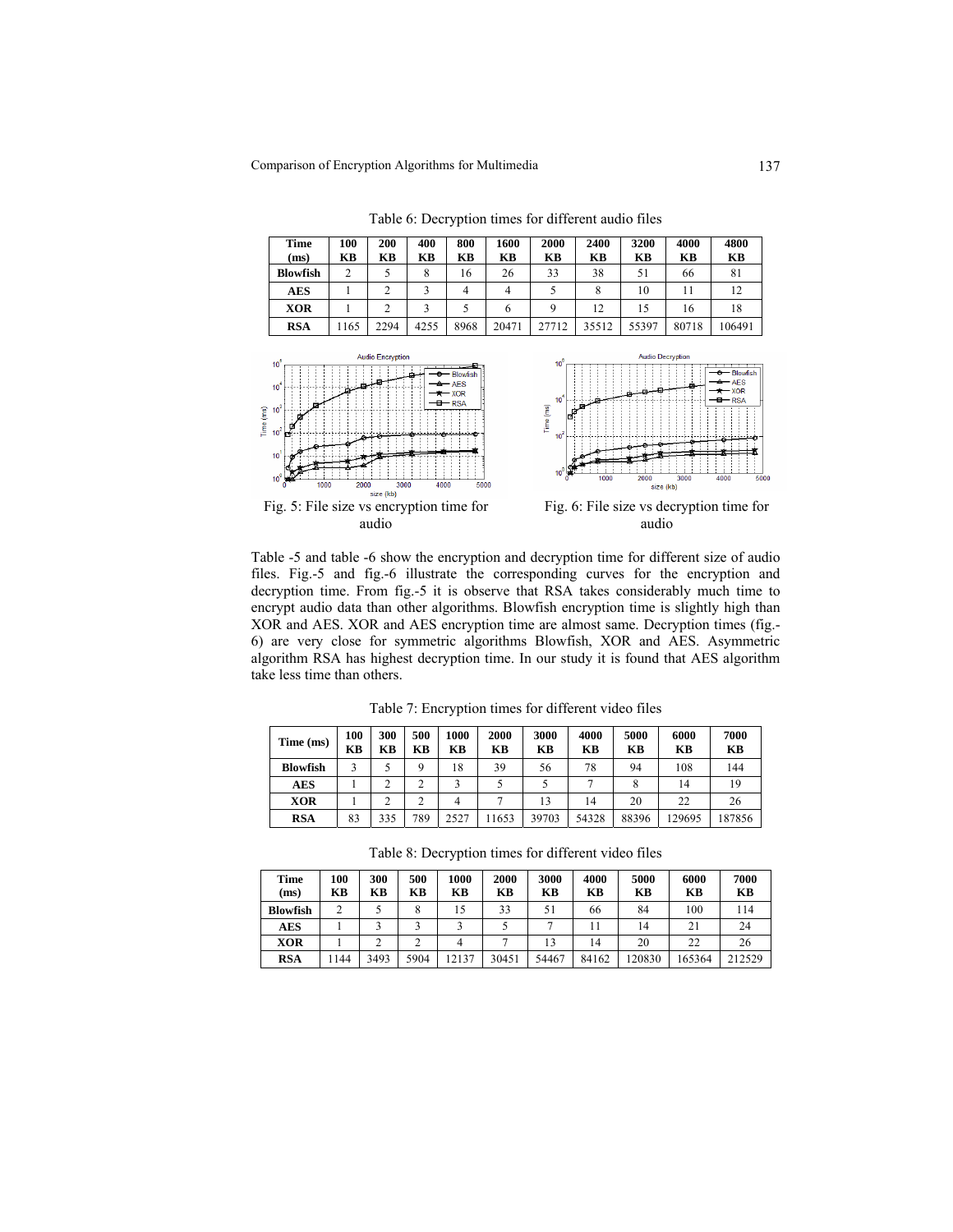

Table-7 and table-8 represent the encryption and decryption time for different size of video files. Fig.-7 illustrates the encryption time of table-7. RSA takes much time than other algorithms. Encryption time of Blowfish, XOR and AES are close enough. Fig.-8 presents the corresponding curves of table-8. Decryption curve (fig.-8) looks similar to encryption curve (fig.-7) for video data. In all cases AES has best performance to encrypt and decrypt video data.

## **CONCLUSIONS**

In our study, it is found that, AES is the best performed algorithm than other algorithms. Blowfish and XOR has average rate of performance. Blowfish is the second best performed algorithm for multimedia contents text and image. The XOR algorithm shows good performance for audio and video. Asymmetric algorithm RSA is the most time consuming algorithm for encryption and decryption. In our study Symmetric key algorithms take less time than asymmetric key. We can suggest that, for multimedia content transmission symmetric key algorithms should be use.

#### **References**

- [1] Forouzan A.B., "Cryptography and Network Security", 2nd Edition, Tata McGraw Hill, 2012.
- [2] Stallings W., "Cryptography and Network Security: Principles and Practice", 6th Edition, Pearson, 2013.
- [3] Schneier B., "Applied Cryptography", 2nd Edition, John Wiley & Sons, 1996.
- [4] Barret P., "Implementing the Rivest Shamir and Adleman Public Key Encryption Algorithm on a Standard Digital Signal Processor", Advances in Cryptology, Springer, vol. 263, pp. 311- 323, August 1986.
- [5] Akkar M. L., Giraud C., "An Implementation of DES and AES, Secure against Some Attacks", Cryptographic Hardware and Embedded System, Springer, vol. 2162, pp. 309-318, 2001.
- [6] Manral V., "Cryptographic Algorithm Implementation Requirements for Encapsulating Security Payload (ESP) and Authentication Header (AH)", April 2007, Available from URL: https://tools.ietf.org/html/rfc4835.
- [7] Meyers R. K., Desoky H. A., "An Implementation of the Blowfish Cryptosystem," IEEE International Symposium on Signal Processing and Information Technology, pp. 346-351, Sarajevo, Dec, 2008.